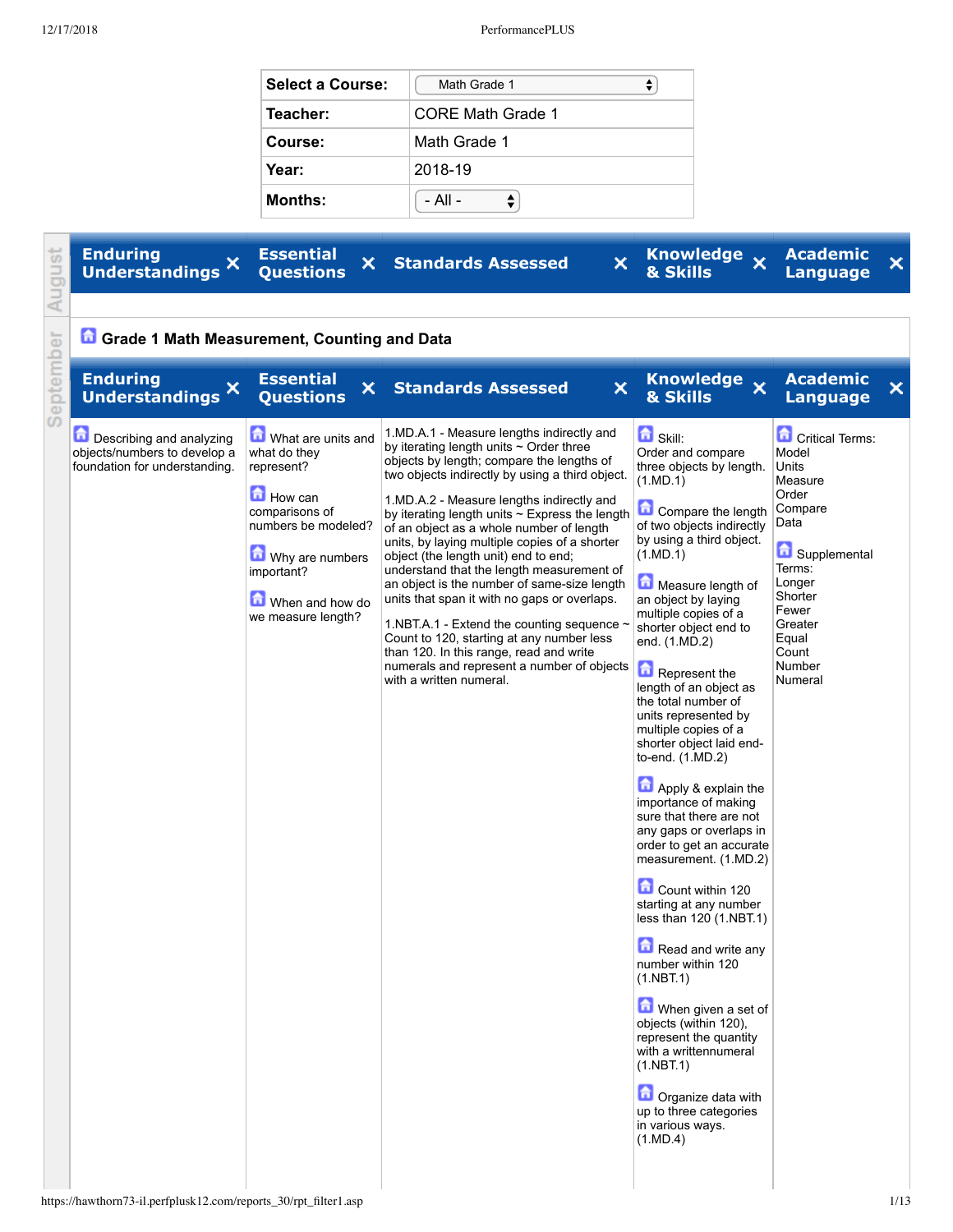|        | 12/17/2018                                                                                                                                                                                                                                                                                                                                                                                                                                                                                                                                         |                                                                                                                                                                                                                                                                                                                                                                            | PerformancePLUS                                                                                                                                                                                                                                                                                                                                                                                                                                                                                                                                                                                                                                                                                                                                                                                                                                                                                                                                                                                                                                                                                                                                                                                                                                                                                                                                                                                                                                                                                                                                                                                                                                                                                                                                                                                                                                                                                                                                                                                                                                                                                                                                                                |                                                                                                                                                                                                                                                                                                                                                                                                                                                                                                                                                                                                                                                                                                                                                                                                                                                                                                                                                                                              |                                                                                                                                                                                                                                                                                                                                                              |
|--------|----------------------------------------------------------------------------------------------------------------------------------------------------------------------------------------------------------------------------------------------------------------------------------------------------------------------------------------------------------------------------------------------------------------------------------------------------------------------------------------------------------------------------------------------------|----------------------------------------------------------------------------------------------------------------------------------------------------------------------------------------------------------------------------------------------------------------------------------------------------------------------------------------------------------------------------|--------------------------------------------------------------------------------------------------------------------------------------------------------------------------------------------------------------------------------------------------------------------------------------------------------------------------------------------------------------------------------------------------------------------------------------------------------------------------------------------------------------------------------------------------------------------------------------------------------------------------------------------------------------------------------------------------------------------------------------------------------------------------------------------------------------------------------------------------------------------------------------------------------------------------------------------------------------------------------------------------------------------------------------------------------------------------------------------------------------------------------------------------------------------------------------------------------------------------------------------------------------------------------------------------------------------------------------------------------------------------------------------------------------------------------------------------------------------------------------------------------------------------------------------------------------------------------------------------------------------------------------------------------------------------------------------------------------------------------------------------------------------------------------------------------------------------------------------------------------------------------------------------------------------------------------------------------------------------------------------------------------------------------------------------------------------------------------------------------------------------------------------------------------------------------|----------------------------------------------------------------------------------------------------------------------------------------------------------------------------------------------------------------------------------------------------------------------------------------------------------------------------------------------------------------------------------------------------------------------------------------------------------------------------------------------------------------------------------------------------------------------------------------------------------------------------------------------------------------------------------------------------------------------------------------------------------------------------------------------------------------------------------------------------------------------------------------------------------------------------------------------------------------------------------------------|--------------------------------------------------------------------------------------------------------------------------------------------------------------------------------------------------------------------------------------------------------------------------------------------------------------------------------------------------------------|
|        |                                                                                                                                                                                                                                                                                                                                                                                                                                                                                                                                                    |                                                                                                                                                                                                                                                                                                                                                                            |                                                                                                                                                                                                                                                                                                                                                                                                                                                                                                                                                                                                                                                                                                                                                                                                                                                                                                                                                                                                                                                                                                                                                                                                                                                                                                                                                                                                                                                                                                                                                                                                                                                                                                                                                                                                                                                                                                                                                                                                                                                                                                                                                                                | Create a<br>representation of data<br>into a graph (1.MD.4)<br>Ask and answer<br>quantity and<br>comparison questions<br>about the data<br>represented in graphs<br>or tables (1.MD.4)                                                                                                                                                                                                                                                                                                                                                                                                                                                                                                                                                                                                                                                                                                                                                                                                       |                                                                                                                                                                                                                                                                                                                                                              |
| ctober | 鱼<br><b>Grade 1 Math Addition and Subtraction to 10</b>                                                                                                                                                                                                                                                                                                                                                                                                                                                                                            |                                                                                                                                                                                                                                                                                                                                                                            | Counting concepts and procedures to organize and represent<br>data using a graph using numbers within 10. Addition and<br>subtraction concepts and procedures to ask and answer<br>questions about data represented in graphs of up to three<br>categories. Use problem solving structures to solve word<br>problems within 10 (using both two and three whole numbers)<br>involving all situations using objects, drawings, and equations.                                                                                                                                                                                                                                                                                                                                                                                                                                                                                                                                                                                                                                                                                                                                                                                                                                                                                                                                                                                                                                                                                                                                                                                                                                                                                                                                                                                                                                                                                                                                                                                                                                                                                                                                    |                                                                                                                                                                                                                                                                                                                                                                                                                                                                                                                                                                                                                                                                                                                                                                                                                                                                                                                                                                                              |                                                                                                                                                                                                                                                                                                                                                              |
|        | <b>Enduring</b><br>Understandings <sup>X</sup>                                                                                                                                                                                                                                                                                                                                                                                                                                                                                                     | <b>Essential</b><br>×<br><b>Ouestions</b>                                                                                                                                                                                                                                                                                                                                  | ×<br><b>Standards Assessed</b>                                                                                                                                                                                                                                                                                                                                                                                                                                                                                                                                                                                                                                                                                                                                                                                                                                                                                                                                                                                                                                                                                                                                                                                                                                                                                                                                                                                                                                                                                                                                                                                                                                                                                                                                                                                                                                                                                                                                                                                                                                                                                                                                                 | Knowledge x<br>& Skills                                                                                                                                                                                                                                                                                                                                                                                                                                                                                                                                                                                                                                                                                                                                                                                                                                                                                                                                                                      | <b>Academic</b><br>Language                                                                                                                                                                                                                                                                                                                                  |
|        | Numbers are composed of<br>other numbers.<br>Word problems have basic<br>problem solving structures<br>including: Adding To, Taking<br>from, putting together, taking<br>apart, and comparing.<br>Unknowns can be in<br>various locations (start,<br>change, result) in equations<br>and can develop from<br>combinations of numbers<br>Addition and subtraction<br>are related/inverse operations.<br>Various strategies can be<br>used to quickly add numbers.<br>The equal sign is used to<br>represent quantities that have<br>the same value. | What is the<br>relationship of addition<br>and subtraction?<br>6<br>How do we determine<br>the value of a number?<br>Why do we take<br>apart and put together<br>numbers?<br>How can the<br>structure of a word<br>problem or equation<br>help us to solve it?<br>Why are properties<br>important in solving<br>equations?<br>What is the<br>purpose of the equal<br>sign? | 1.MD.C.4 - Represent and interpret data ~<br>Organize, represent, and interpret data with<br>up to three categories; ask and answer<br>questions about the total number of data<br>points, how many in each category, and how<br>many more or less are in one category than<br>in another.<br>1.NBT.A.1 - Extend the counting sequence -<br>Count to 120, starting at any number less<br>than 120. In this range, read and write<br>numerals and represent a number of objects<br>with a written numeral.<br>1. OA. A. 1 - Represent and solve problems<br>involving addition and subtraction $\sim$ Use<br>addition and subtraction within 20 to solve<br>word problems involving situations of adding addition and<br>to, taking from, putting together, taking<br>apart, and comparing, with unknowns in all<br>positions, e.g., by using objects, drawings,<br>and equations with a symbol for the<br>unknown number to represent the problem.<br>1.OA.A.2 - Represent and solve problems<br>involving addition and subtraction $\sim$ Solve<br>word problems that call for addition of three<br>whole numbers whose sum is less than or<br>equal to 20, e.g., by using objects, drawings,<br>and equations with a symbol for the<br>unknown number to represent the problem.<br>1.OA.B.3 - Understand and apply properties<br>of operations and the relationship between<br>addition and subtraction $\sim$ Apply properties<br>of operations as strategies to add and<br>subtract<br>1. OA. B. 4 - Understand and apply properties<br>of operations and the relationship between<br>addition and subtraction $\sim$ Understand<br>subtraction as an unknown-addend problem.<br>1. OA.D. 7 - Work with addition and<br>subtraction equations $\sim$ Understand the<br>meaning of the equal sign, and determine if<br>equations involving addition and subtraction<br>are true or false. For example, which of the<br>following equations are true and which are<br>false? $6 = 6$ , $7 = 8 - 1$ , $5 + 2 = 2 + 5$ , $4 + 1 =$<br>$5 + 2.$<br>1. OA. D. 8 - Work with addition and<br>subtraction equations $\sim$ Determine the<br>unknown whole number in an addition or | Different problem<br>solving strategies for<br>composing and<br>decomposing numbers<br>to solve addition and<br>subtraction problems<br>(for example: make a<br>10, use doubles, or<br>number lines).<br>The meaning of the $=$<br>sign<br>Explain how<br>counting on and<br>counting back relate to<br>subtraction. (1.OA.5)<br>◚<br>Solve word<br>problems involving<br>situations of adding to<br>and taking from using<br>objects, drawings, and<br>equations with a symbol<br>for the unknown<br>number within 10.<br>(1.0A.1)<br>Solve word<br>problems involving<br>situations of putting<br>together and taking<br>apart using objects,<br>drawings, and<br>equations with a symbol<br>for the unknown<br>number within 10.<br>(1.0A.1)<br>Solve word<br>problems involving<br>situations of comparing<br>involving start unknown<br>using objects, drawings,<br>and equations with a<br>symbol for the unknown<br>number within 10.<br>(1.0A.1)<br>Solve word<br>problems involving | <b>Critical Terms:</b><br>Addition<br>Subtraction<br>Equation<br>Equal<br>Equal sign<br>Adding to<br>Taking from<br>Putting together<br>Taking apart<br>Comparing<br>Remainder<br><b>Difference</b><br>Sum<br>Unknown<br>Supplemental<br>Terms:<br>Plus sign<br>Minus sign<br>More<br>Less<br>Greater<br>Symbol<br>Start<br>Change<br>Result<br>Number bonds |
|        | https://hawthorn73-il.perfplusk12.com/reports_30/rpt_filter1.asp                                                                                                                                                                                                                                                                                                                                                                                                                                                                                   |                                                                                                                                                                                                                                                                                                                                                                            |                                                                                                                                                                                                                                                                                                                                                                                                                                                                                                                                                                                                                                                                                                                                                                                                                                                                                                                                                                                                                                                                                                                                                                                                                                                                                                                                                                                                                                                                                                                                                                                                                                                                                                                                                                                                                                                                                                                                                                                                                                                                                                                                                                                |                                                                                                                                                                                                                                                                                                                                                                                                                                                                                                                                                                                                                                                                                                                                                                                                                                                                                                                                                                                              | 2/13                                                                                                                                                                                                                                                                                                                                                         |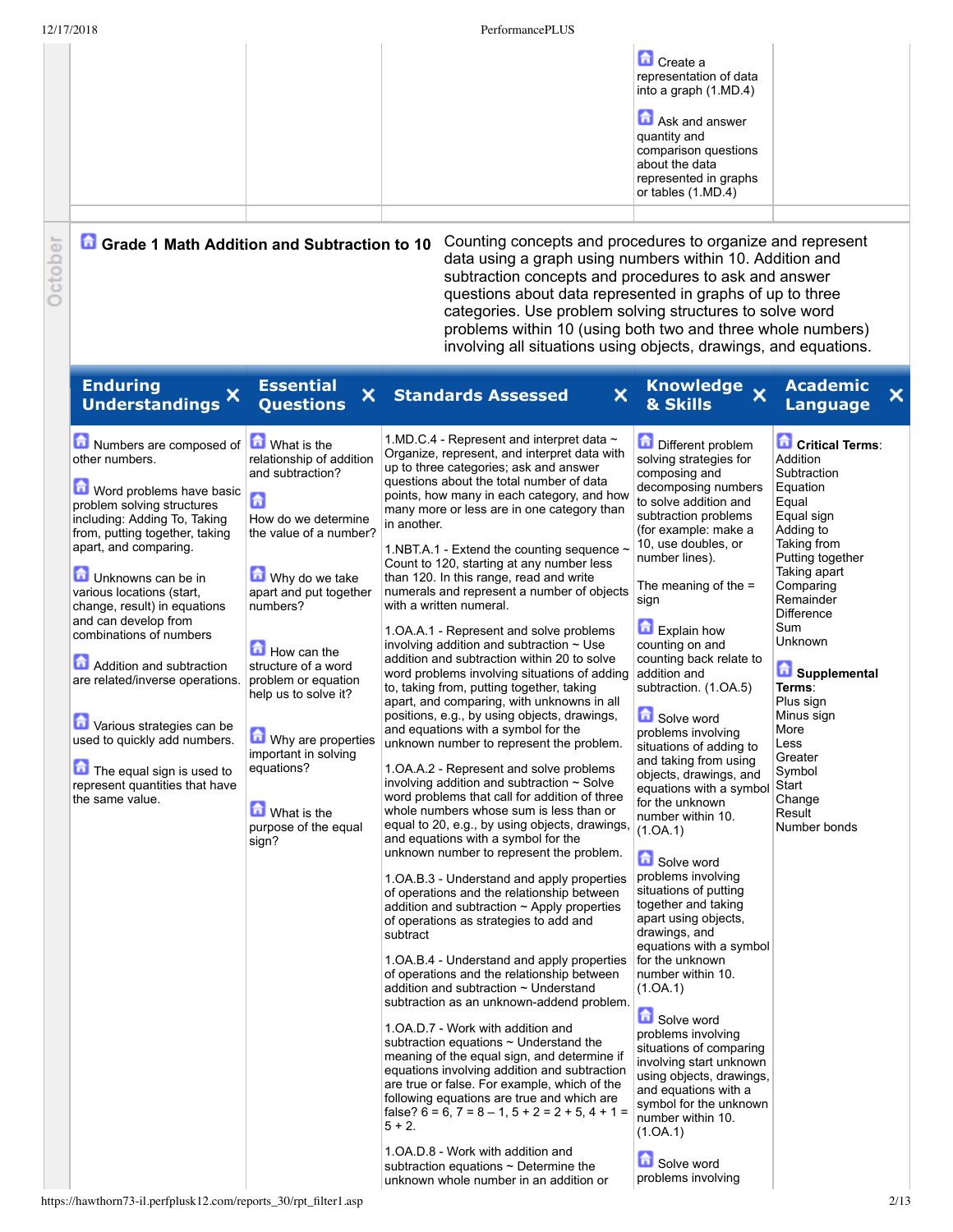|          | 12/17/2018                                                                                                                                             |                                                                                                 | PerformancePLUS                                                                                                                                                                                                                                                                                 |                                                                                                                                                 |                                                                                            |                         |
|----------|--------------------------------------------------------------------------------------------------------------------------------------------------------|-------------------------------------------------------------------------------------------------|-------------------------------------------------------------------------------------------------------------------------------------------------------------------------------------------------------------------------------------------------------------------------------------------------|-------------------------------------------------------------------------------------------------------------------------------------------------|--------------------------------------------------------------------------------------------|-------------------------|
|          |                                                                                                                                                        |                                                                                                 | subtraction equation relating three whole<br>numbers.                                                                                                                                                                                                                                           | three addends whose<br>sum is less than 10<br>using objects, drawings,<br>and equations with a<br>symbol for the unknown<br>number. (1.OA.2)    |                                                                                            |                         |
|          |                                                                                                                                                        |                                                                                                 |                                                                                                                                                                                                                                                                                                 | <b>d</b> Identify the<br>unknown in a<br>subtraction problem by<br>showing the<br>relationship between<br>addition and<br>subtraction. (1.OA.4) |                                                                                            |                         |
|          |                                                                                                                                                        |                                                                                                 |                                                                                                                                                                                                                                                                                                 | Fluently add and<br>subtract within 10.<br>(1.0A.6)                                                                                             |                                                                                            |                         |
|          |                                                                                                                                                        |                                                                                                 |                                                                                                                                                                                                                                                                                                 | Demonstrate and<br>explain the meaning of<br>equality with visual<br>models and words.<br>(1.0A.7)                                              |                                                                                            |                         |
|          |                                                                                                                                                        |                                                                                                 |                                                                                                                                                                                                                                                                                                 | Identify if equations<br>are true or false.<br>(1.0A.7)                                                                                         |                                                                                            |                         |
|          |                                                                                                                                                        |                                                                                                 |                                                                                                                                                                                                                                                                                                 | Determine the<br>unknown whole number<br>in an addition or<br>subtraction equation<br>relating to three whole<br>numbers. (1.OA.8)              |                                                                                            |                         |
|          |                                                                                                                                                        |                                                                                                 |                                                                                                                                                                                                                                                                                                 | <b>D</b> Organize data with<br>up to three categories<br>in various ways.<br>(1.MD.4)                                                           |                                                                                            |                         |
|          |                                                                                                                                                        |                                                                                                 |                                                                                                                                                                                                                                                                                                 | 6<br>Create a graph to<br>represent a set of data.<br>(1.MD.4)                                                                                  |                                                                                            |                         |
| ovember  | <b>Enduring</b><br>×<br><b>Understandings</b>                                                                                                          | <b>Essential</b><br>×<br><b>Questions</b>                                                       | $\mathsf{x}$<br><b>Standards Assessed</b>                                                                                                                                                                                                                                                       | Knowledge X<br>& Skills                                                                                                                         | <b>Academic</b><br><b>Language</b>                                                         | $\overline{\mathsf{x}}$ |
| Ż        |                                                                                                                                                        |                                                                                                 |                                                                                                                                                                                                                                                                                                 |                                                                                                                                                 |                                                                                            |                         |
|          | Grade 1 Math Addition and Subtraction to 20                                                                                                            |                                                                                                 |                                                                                                                                                                                                                                                                                                 |                                                                                                                                                 |                                                                                            |                         |
| December | <b>Enduring</b><br>×<br><b>Understandings</b>                                                                                                          | <b>Essential</b><br>×<br><b>Questions</b>                                                       | ×<br><b>Standards Assessed</b>                                                                                                                                                                                                                                                                  | Knowledge x<br>& Skills                                                                                                                         | <b>Academic</b><br><b>Language</b>                                                         | ×                       |
|          | Properties of addition and<br>subtraction reflect the<br>relationship of addition and<br>subtraction as the parts of the<br>whole within an equation.  | How are strategies<br>and properties used<br>when adding and<br>subtracting?<br>How are teen    | 1.MD.C.4 - Represent and interpret data $\sim$<br>Organize, represent, and interpret data with<br>up to three categories; ask and answer<br>questions about the total number of data<br>points, how many in each category, and how<br>many more or less are in one category than<br>in another. | Knowledge:<br>Students will know<br>Strategies to quickly<br>solve addition and<br>subtraction problems<br>within twenty                        | Critical Terms:<br>Addition<br>Subtraction<br>Equation<br>Equal<br>Equal sign<br>Adding to |                         |
|          | Strategies can be used to<br>decompose complex problems<br>to make an easier problem<br>(counting on, make a ten, near<br>ten, doubles, doubles +1.+2) | numbers composed<br>and decomposed?<br>How are models,<br>symbols, and words<br>used to compare | 1.NBT.A.1 - Extend the counting sequence $\sim$<br>Count to 120, starting at any number less<br>than 120. In this range, read and write<br>numerals and represent a number of objects<br>with a written numeral.                                                                                | Knowledge:<br>Students will know<br>Each type of word<br>problem situation                                                                      | Taking from<br>Putting together<br>Taking apart<br>Comparing<br>Remainder<br>∩:".          |                         |

1.NBT.B.2 - Understand place value  $\sim$ Understand that the two digits of a two-digit

numbers?

Word problems can be represented using multiple

modalities

(adding to, taking from, putting together, taking apart, comparing)

Difference Sum Unknown Digit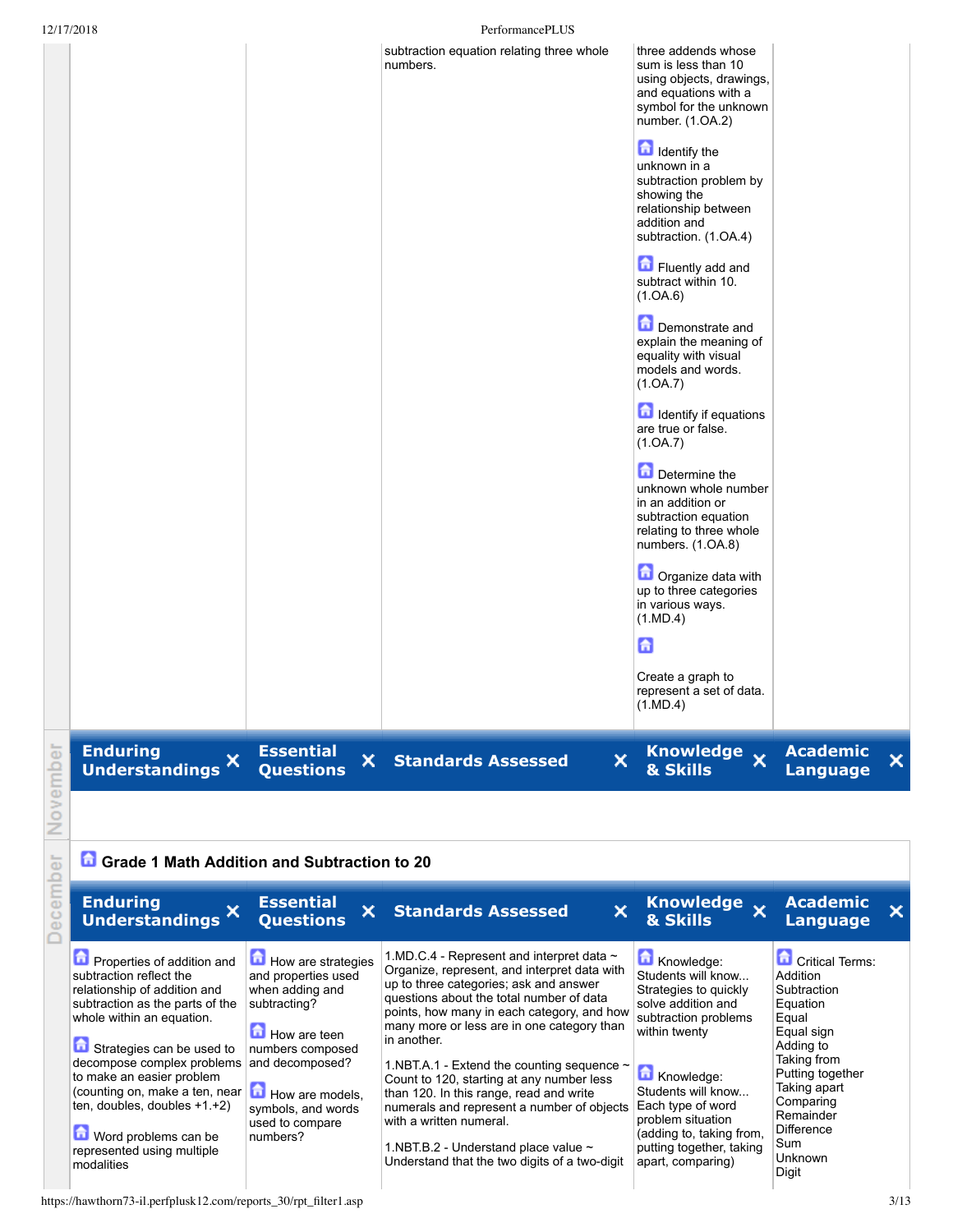12/17/2018 PerformancePLUS **D** Problem solving structures reinforce part/part/whole and number combinations within twenty **Unknowns can be in** different places. (start, change, results) **There are different** problem solving structures including: adding to, taking from, putting together, taking apart, comparison. Value of a digit may be different depending upon its place in the number. Numbers can be compared to other numbers by using the words greater than less than or equal to. How does identifying and representing problem solving structures help us solve for unknowns? number represent amounts of tens and ones. 1.NBT.B.3 - Understand place value  $\sim$ Compare two two-digit numbers based on meanings of the tens and ones digits, recording the results of comparisons with the symbols  $>$ ,  $=$ , and  $<$ . 1.NBT.B.2a - Understand place value  $\sim$  10 can be thought of as a bundle of ten ones called a "ten." 1.NBT.B.2b - Understand place value  $\sim$  The numbers from 11 to 19 are composed of a ten and one, two, three, four, five, six, seven, eight, or nine ones. 1.NBT.B.2c - Understand place value  $\sim$  The numbers 10, 20, 30, 40, 50, 60, 70, 80, 90 refer to one, two, three, four, five, six, seven, eight, or nine tens (and 0 ones). 1.OA.A.1 Represent and solve problems involving addition and subtraction  $\sim$  Use addition and subtraction within 20 to solve word problems involving situations of adding to, taking from, putting together, taking apart, and comparing, with unknowns in all positions, e.g., by using objects, drawings, and equations with a symbol for the unknown number to represent the problem. 1.OA.A.2 - Represent and solve problems involving addition and subtraction  $\sim$  Solve word problems that call for addition of three whole numbers whose sum is less than or equal to 20, e.g., by using objects, drawings, and equations with a symbol for the unknown number to represent the problem. 1.OA.B.3 Understand and apply properties of operations and the relationship between addition and subtraction  $\sim$  Apply properties of operations as strategies to add and subtract 1.OA.B.4 Understand and apply properties of operations and the relationship between addition and subtraction ~ Understand subtraction as an unknown-addend problem 1.OA.C.5 - Add and subtract within 20  $\sim$ Relate counting to addition and subtraction (e.g., by counting on 2 to add 2). 1.OA.C.6 - Add and subtract within 20  $\sim$  Add  $\left| \bigcap_{i=1}^{\infty}$  Skill: Students will and subtract within 20, demonstrating fluency for addition and subtraction within 10. Use strategies such as counting on; making ten (e.g.,  $8 + 6 = 8 + 2 + 4 = 10 + 4$ = 14); decomposing a number leading to a ten (e.g.,  $13 - 4 = 13 - 3 - 1 = 10 - 1 = 9$ ); using the relationship between addition and subtraction (e.g., knowing that  $8 + 4 = 12$ , one knows  $12 - 8 = 4$ ); and creating equivalent but easier or known sums (e.g., adding  $6 + 7$  by creating the known equivalent  $6 + 6 + 1 = 12 + 1 = 13$ . 1.OA.D.7 - Work with addition and subtraction equations  $\sim$  Understand the meaning of the equal sign, and determine if equations involving addition and subtraction are true or false. For example, which of the following equations are true and which are false?  $6 = 6$ ,  $7 = 8 - 1$ ,  $5 + 2 = 2 + 5$ ,  $4 + 1 =$  $5 + 2.$ 

1.OA.D.8 - Work with addition and subtraction equations ~ Determine the unknown whole number in an addition or

**Knowledge:** Students will know... All three unknown problem types (results, change, start)

Skill: Students will

be able to ... Use addition and subtraction within 20 to solve word problems involving situations of adding to, taking from, putting together, taking apart, and comparing involving results unknown using objects, drawings, and equations with a symbol for the unknown number. (1.OA.1)

Place value Tens Ones

**G** Supplemental Terms: Plus sign Minus sign More Less **Greater** Symbol **Start** Change Result

Skill: Students will be able to ... Use addition and subtraction within 20 to solve word problems involving situations of adding to, taking from, putting together, taking apart, and comparing involving change unknown using objects, drawings, and equations with a symbol for the unknown number. (1.OA.1)

Skill: Students will be able to ... Use addition and subtraction within 20 to solve word problems involving situations of adding to, taking from, putting together, taking apart, and comparing involving start unknown using objects, drawings, and equations with a symbol for the unknown number. (1.OA.1)

be able to ... Solve word problems involving three addends whose sum is less than 20 using objects, drawings, and equations with a symbol for the unknown number. (1.OA.2)

Skill: Students will be able to ... Use and explain strategies for solving word problems involving three addends. (1.OA.2)

Skill: Students will be able to ... Apply the commutative property of operations as a strategy to add and subtract. (1.OA.3)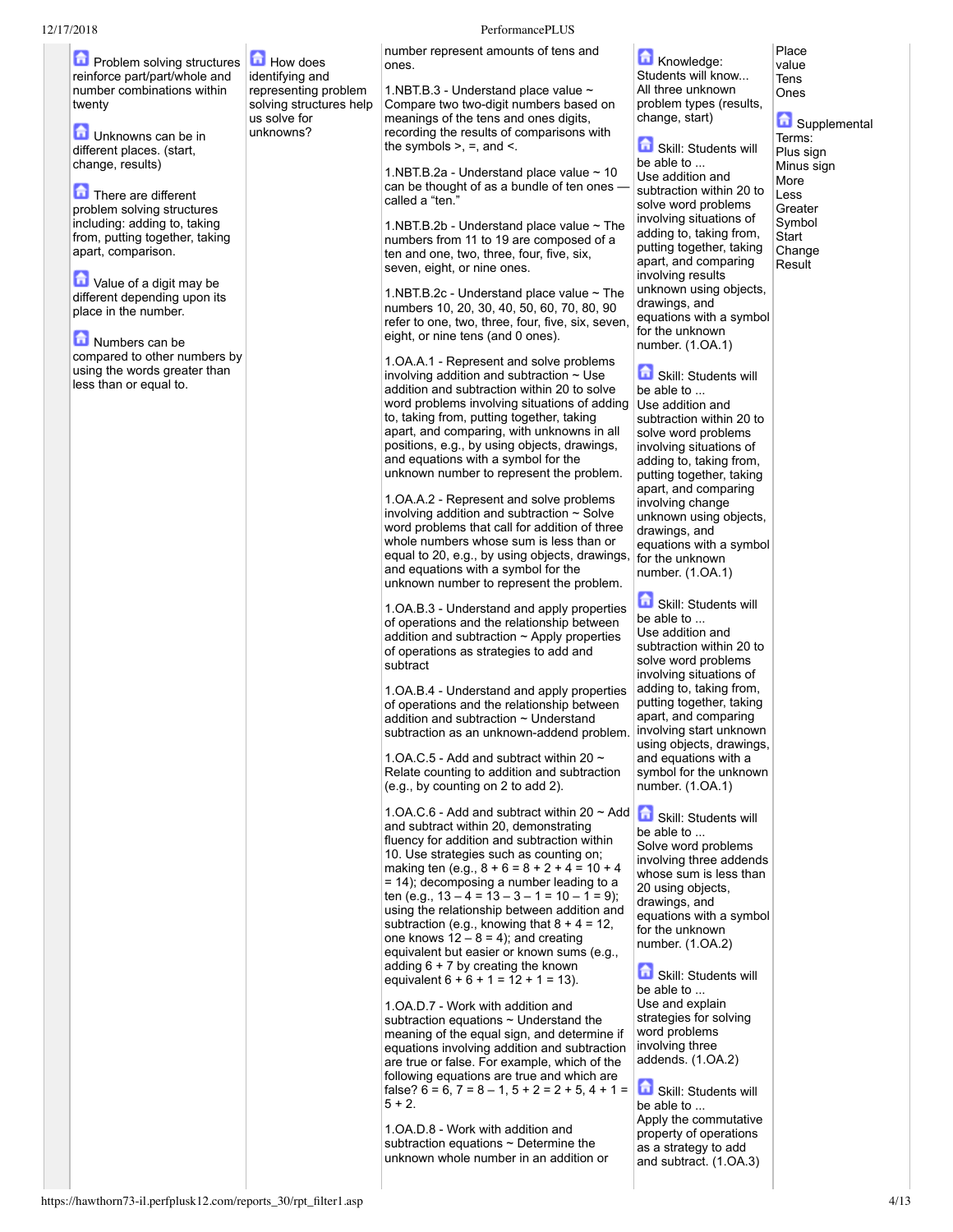## 12/17/2018 PerformancePLUS

subtraction equation relating three whole subtraction equation relating three whole **Containers** Skill: Students will

be able to ... Apply the associative property of operations as a strategy to add and subtract. (1.OA.3)

Skill: Students will be able to ... Identify the unknown in a subtraction problem by showing the relationship between addition and subtraction. (1.OA.4)

Skill: Students will be able to ... Add by counting all, counting on, and recognizing that +1 means the next number and that +2 means the number that is two numbers after in the counting sequence. (1.OA.5)

Skill: Students will be able to ... Subtract by counting back, counting up from, and recognizing that -1 means the number before, and that -2 means the number that is two numbers before in the counting sequence. (1.OA.5)

Skill: Students will be able to ... Fluently add and subtract within 10. (1.OA.6)

Skill: Students will be able to ... Add and subtract within twenty, demonstrating fluency for addition and

subtraction within ten.

**G** Skill: Students will be able to ... Add and subtract within twenty, demonstrating fluency for addition and subtraction within ten. Use strategies such as counting on, making 10, decomposing a number leading to 10, doubles, using the relationship between addition & subtraction, and creating equivalent but lesser known sums. (1.OA.6)

Skill: Students will be able to ... Demonstrate and explain the meaning of equality with visual models and words. (1.OA.7)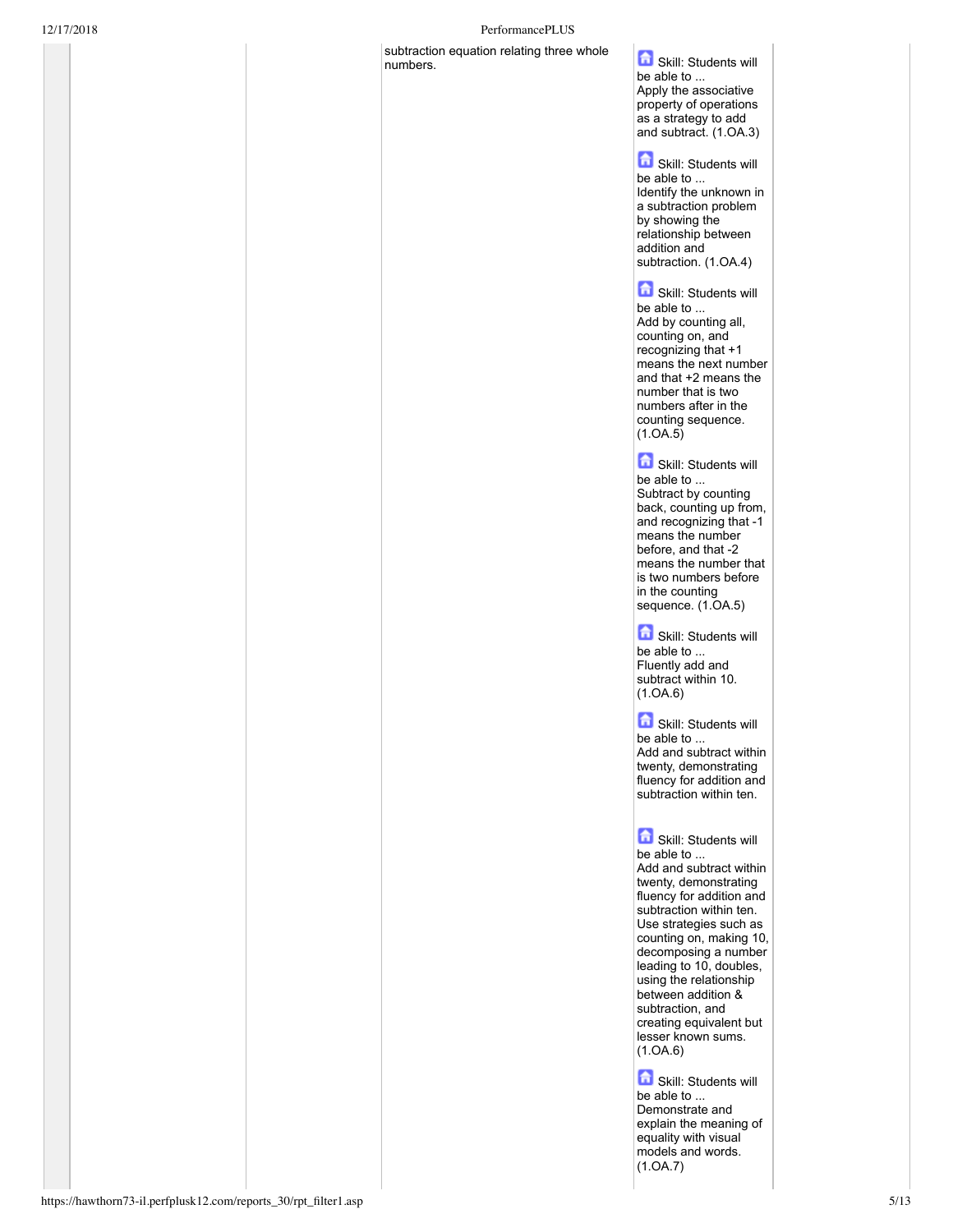Skill: Students will be able to ... Identify if equations are true or false. (1.OA.7)

Skill: Students will he able to ... Determine the unknown whole number in an addition equation relating to three whole numbers. (1.OA.8)

Skill: Students will be able to ... Determine the unknown whole number in a subtraction equation relating to three whole numbers. (1.OA.8)

Skill: Students

will.... Count to 120 starting at any number (1.NBT.1)

Skill: Students will... Read numbers to 120  $(1.NBT.1)$ 

Skill: Students will be able to.... Write numbers to represent any number of objects to 120 (1.NBT.1)

Skill: Students will be able to.... Explain the value of each digit in a two digit number (1.NBT.2)

Skill: Students will be able to.... Identify a bundle of 10 ones as a "ten" (1.NBT.2)

Skill: Students will be able to.... Represent a 2 digit numeral using "tens" and "ones" (1.NBT.2)

**G** Skill: Students will be able to.... Represent a 2 digit numeral ending in 0  $($ ranging from  $10-90)$ using "tens" and 0 "ones" (1.NBT.2)

Skill: Students will be able to.... Describe number of tens and ones to determine value of number.(1.NBT.3)

Skill: Students will be able to.... Use models to represent two sets of numbers. Use comparison words greater than, less than, and equal to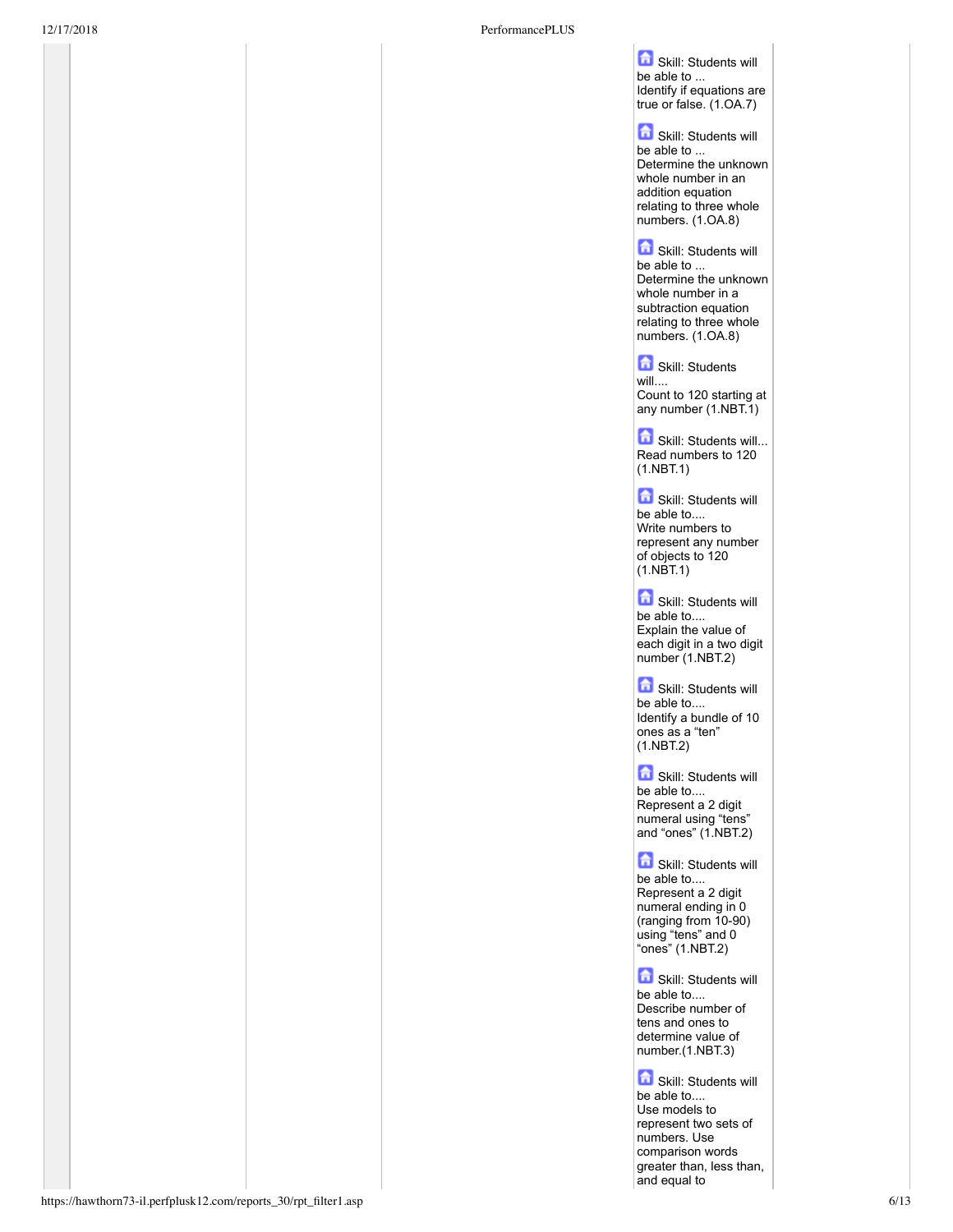|              | 12/17/2018                                                                                                                                                                                                                                                                                                                                                                                                                                                                                                 |                                                                                                                                                                                                                                                 | PerformancePLUS                                                                                                                                                                                                                                                                                                                                                                                                                                                                                                                                                                                                                                                                                                                                                                                                                                                                                                                                                                                                                                                                                                                                                                                                                                                                                                                                                           |                                                                                                                                                                                                                                                                                                                                                                                                                                                                                                                                                                                                                                              |                                                                                                                                                                                                                                                               |   |
|--------------|------------------------------------------------------------------------------------------------------------------------------------------------------------------------------------------------------------------------------------------------------------------------------------------------------------------------------------------------------------------------------------------------------------------------------------------------------------------------------------------------------------|-------------------------------------------------------------------------------------------------------------------------------------------------------------------------------------------------------------------------------------------------|---------------------------------------------------------------------------------------------------------------------------------------------------------------------------------------------------------------------------------------------------------------------------------------------------------------------------------------------------------------------------------------------------------------------------------------------------------------------------------------------------------------------------------------------------------------------------------------------------------------------------------------------------------------------------------------------------------------------------------------------------------------------------------------------------------------------------------------------------------------------------------------------------------------------------------------------------------------------------------------------------------------------------------------------------------------------------------------------------------------------------------------------------------------------------------------------------------------------------------------------------------------------------------------------------------------------------------------------------------------------------|----------------------------------------------------------------------------------------------------------------------------------------------------------------------------------------------------------------------------------------------------------------------------------------------------------------------------------------------------------------------------------------------------------------------------------------------------------------------------------------------------------------------------------------------------------------------------------------------------------------------------------------------|---------------------------------------------------------------------------------------------------------------------------------------------------------------------------------------------------------------------------------------------------------------|---|
|              |                                                                                                                                                                                                                                                                                                                                                                                                                                                                                                            |                                                                                                                                                                                                                                                 |                                                                                                                                                                                                                                                                                                                                                                                                                                                                                                                                                                                                                                                                                                                                                                                                                                                                                                                                                                                                                                                                                                                                                                                                                                                                                                                                                                           | communicate<br>understanding of the<br>relationship between<br>the numbers. (1.NBT.3)<br>Skill: Students will<br>be able to<br>Organize data with up<br>to three categories in<br>various ways. (1.MD.4)<br>Skill: Students will<br>be able to<br>Create a representation<br>of data into a graph.<br>(1.MD.4)<br>Skill: Students will<br>be able to<br>Asking and answer<br>quantity and<br>comparison questions<br>about the data<br>represented in graphs<br>or tables. (1.MD.4)                                                                                                                                                          |                                                                                                                                                                                                                                                               |   |
| anuary       | <b>Enduring</b><br><b>Understandings X</b>                                                                                                                                                                                                                                                                                                                                                                                                                                                                 | <b>Essential</b><br>×<br><b>Questions</b>                                                                                                                                                                                                       | $\boldsymbol{\mathsf{x}}$<br><b>Standards Assessed</b>                                                                                                                                                                                                                                                                                                                                                                                                                                                                                                                                                                                                                                                                                                                                                                                                                                                                                                                                                                                                                                                                                                                                                                                                                                                                                                                    | <b>Knowledge</b><br>$\overline{\mathbf{x}}$<br>& Skills                                                                                                                                                                                                                                                                                                                                                                                                                                                                                                                                                                                      | <b>Academic</b><br><b>Language</b>                                                                                                                                                                                                                            | × |
|              |                                                                                                                                                                                                                                                                                                                                                                                                                                                                                                            |                                                                                                                                                                                                                                                 |                                                                                                                                                                                                                                                                                                                                                                                                                                                                                                                                                                                                                                                                                                                                                                                                                                                                                                                                                                                                                                                                                                                                                                                                                                                                                                                                                                           |                                                                                                                                                                                                                                                                                                                                                                                                                                                                                                                                                                                                                                              |                                                                                                                                                                                                                                                               |   |
|              | Grade 1 Math 2-Digit Place Value                                                                                                                                                                                                                                                                                                                                                                                                                                                                           |                                                                                                                                                                                                                                                 |                                                                                                                                                                                                                                                                                                                                                                                                                                                                                                                                                                                                                                                                                                                                                                                                                                                                                                                                                                                                                                                                                                                                                                                                                                                                                                                                                                           |                                                                                                                                                                                                                                                                                                                                                                                                                                                                                                                                                                                                                                              |                                                                                                                                                                                                                                                               |   |
| ebruary<br>щ | <b>Enduring</b><br><b>Understandings</b>                                                                                                                                                                                                                                                                                                                                                                                                                                                                   | <b>Essential</b><br>×.<br><b>Questions</b>                                                                                                                                                                                                      | $\mathsf{x}$<br><b>Standards Assessed</b>                                                                                                                                                                                                                                                                                                                                                                                                                                                                                                                                                                                                                                                                                                                                                                                                                                                                                                                                                                                                                                                                                                                                                                                                                                                                                                                                 | <b>Knowledge</b><br>$\overline{\mathbf{x}}$<br>& Skills                                                                                                                                                                                                                                                                                                                                                                                                                                                                                                                                                                                      | <b>Academic</b><br><b>Language</b>                                                                                                                                                                                                                            | × |
|              | Students will understand<br>that $\dots$<br>A unit of 10 is made of 10<br>ones.<br>Students will understand<br>that $\ldots$<br>Two-digit numbers are<br>composed of units of tens and<br>some ones.<br>Students will understand<br>that $\ldots$<br>Numbers can be represented<br>in different ways to<br>demonstrate tens and ones in<br>a two digit number.<br>۶<br>Students will understand<br>that $\ldots$<br>Comparison symbols $(<, >, =)$<br>are used to show the<br>relationship between numbers | How can the level<br>of strategy you use<br>indicate how much you<br>know about place<br>value?<br><b>O</b> What is significant<br>about the teen<br>numbers (related to<br>$10)$ ?<br>How is counting<br>connected to quantity<br>in a number? | 1.MD.C.4 - Represent and interpret data $\sim$<br>Organize, represent, and interpret data with<br>up to three categories; ask and answer<br>questions about the total number of data<br>points, how many in each category, and how<br>many more or less are in one category than<br>in another.<br>1.NBT.A.1 - Extend the counting sequence ~<br>Count to 120, starting at any number less<br>than 120. In this range, read and write<br>numerals and represent a number of objects number (1.NBT.2)<br>with a written numeral.<br>1.NBT.B.2 - Understand place value $\sim$<br>Understand that the two digits of a two-digit<br>number represent amounts of tens and<br>ones.<br>1.NBT.B.3 - Understand place value ~<br>Compare two two-digit numbers based on<br>meanings of the tens and ones digits,<br>recording the results of comparisons with<br>the symbols $>$ , $=$ , and $\le$ .<br>1.NBT.B.2a - Understand place value ~ 10<br>can be thought of as a bundle of ten ones -<br>called a "ten."<br>1.NBT.B.2b - Understand place value ~ The<br>numbers from 11 to 19 are composed of a<br>ten and one, two, three, four, five, six,<br>seven, eight, or nine ones.<br>1.NBT.B.2c - Understand place value $\sim$ The<br>numbers 10, 20, 30, 40, 50, 60, 70, 80, 90<br>refer to one, two, three, four, five, six, seven,<br>eight, or nine tens (and 0 ones). | Knowledge:<br>Students will know<br>Comparison symbols <,<br>$>$ and $=$<br><b>B</b> Skills:<br>Students will be able to<br>Explain the value of<br>each digit in a two digit<br><b>G</b> Skills:<br>Students will be able to<br>Identify a bundle of 10<br>ones as a "ten"<br>(1.NBT.2)<br>Skills: Students will<br>be able to<br>Represent a 2 digit<br>numeral using "tens"<br>and "ones" (1.NBT.2)<br>Skills: Students will<br>be able to<br>Represent a 2 digit<br>numeral ending in 0<br>(ranging from 10-90)<br>using "tens" and<br>0"ones" (1.NBT.2)<br>Skills:Students will<br>be able to<br>Describe number of<br>tens and ones to | <b>Critical Terms:</b><br>Greater than<br>Less than<br>Equal to<br>Equal sign<br>Comparing<br>Digit<br>Place<br>Value<br>Tens<br>Ones<br>Ten and some more<br>Supplemental<br>Terms:<br>Decomposing<br>Composing<br>Compensation<br>Conceptual Place<br>Value |   |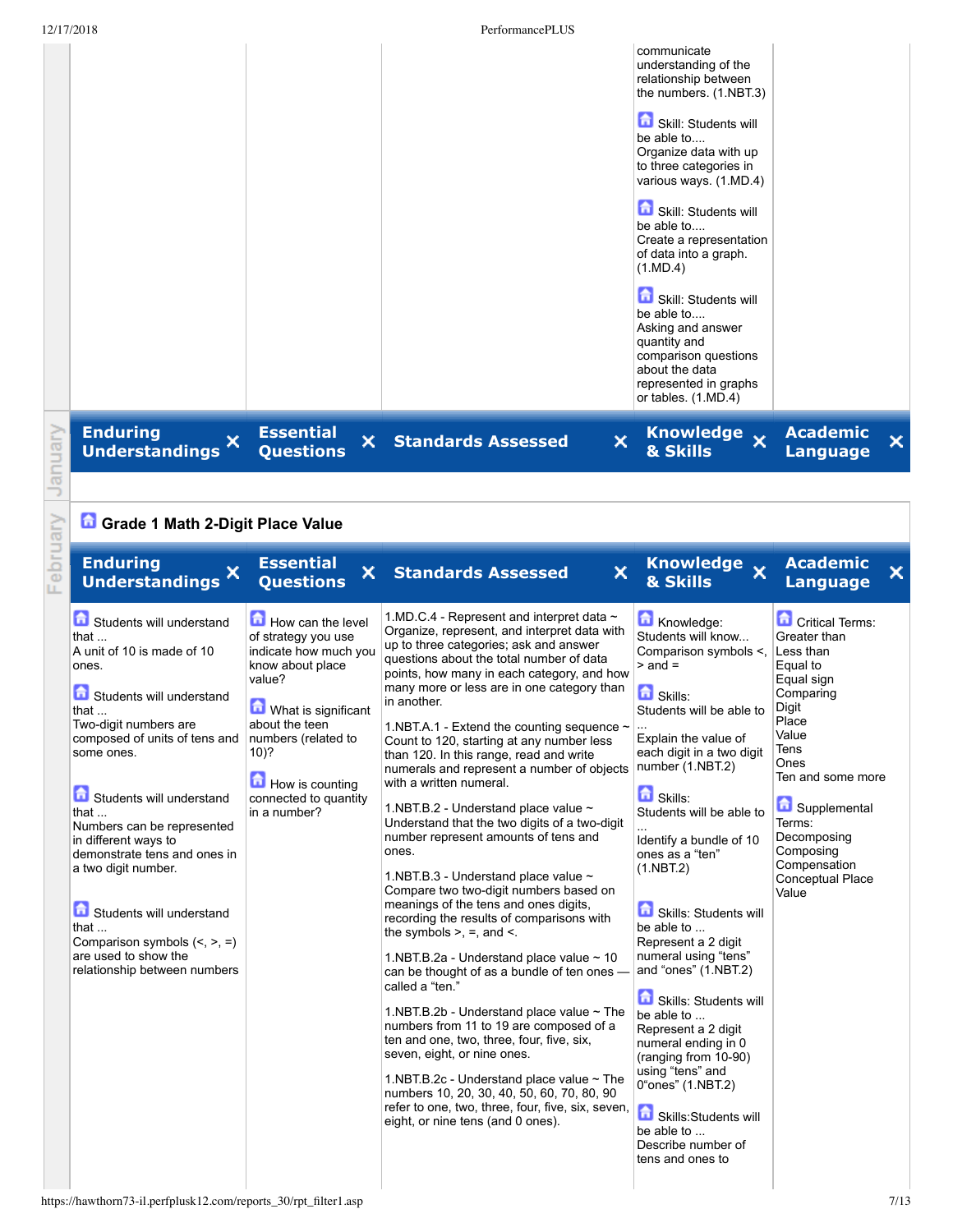### determine value of number. (1.NBT.3)

Skills:Students will be able to ... Use models to represent 2 sets of numbers. Use comparison words greater than, less than, and equal to communicate understanding of the relationship between the numbers. (1.NBT.3)

**G** Skills:Students will be able to ... Build and decompose numbers into tens and ones. (1.NBT.4)

**G** Skills:Students will be able to ... Represent a problem situation involving addition of 2-digit numbers using any combination of words, numbers, physical objects, or symbols.  $(1.$ NBT.4)

**G** Skills:Students will be able to ... Mentally add ten to a given 2-digit number on and off decade.  $(1.NBT.5)$ 

**G** Skills:Students will be able to ... Mentally take 10 from a given 2-digit number on and off decade.  $(1.NBT.5)$ 

**G** Skills:Students will be able to ... Explain how to find ten more or ten less than a given two-digit number. (1.NBT.5)

**G** Skills:Students will be able to ... Explain how to find ten more or ten less than a given two-digit number. (1.NBT.5)

Skills:Students will be able to ... Relate the chosen strategy to a written method and explain the reasoning used.  $(1.$ NBT. $6)$ 

**G** Skills:Students will be able to .. Count to 120 starting at any number less than 120 (1.NBT.1)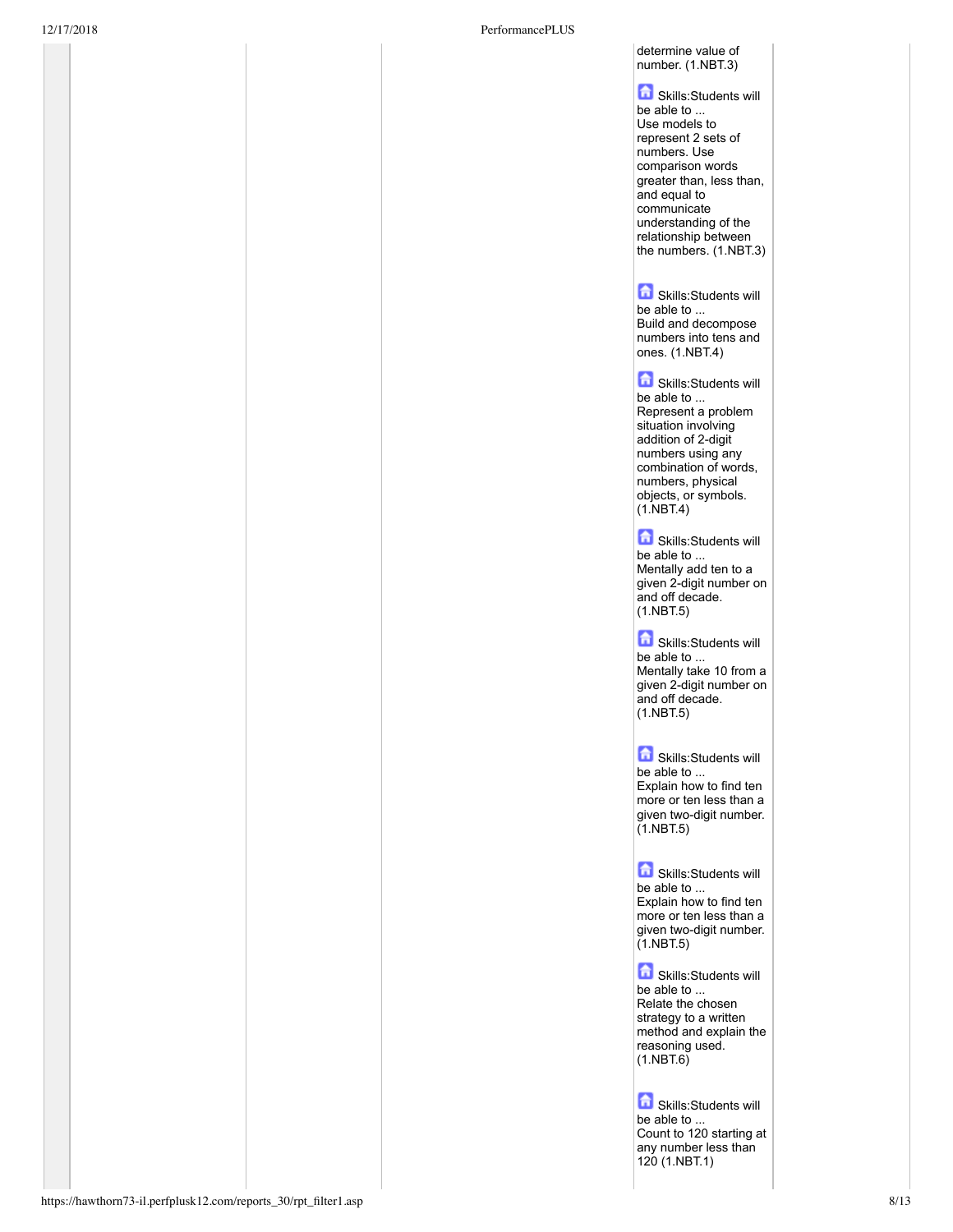|  |  | Skills:Students will<br>be able to<br>Read and write any<br>number from 0-120<br>(1.NBT.1)                                                                      |  |
|--|--|-----------------------------------------------------------------------------------------------------------------------------------------------------------------|--|
|  |  | Skills:Students will<br>be able to<br>When given a set of<br>objects (ranging from 0-<br>120), represent the<br>quantity with a written<br>numeral (1.NBT.1)    |  |
|  |  | Skills:Students will<br>be able to<br>Create a representation<br>of data into a graph<br>(1.MD.4)                                                               |  |
|  |  | Skills:Students will<br>be able to<br>Ask and answer<br>quantity and<br>comparison questions<br>about the data<br>represented in graphs<br>or tables $(1.MD.4)$ |  |

# **Grade 1 Math Addition and Subtraction within 100**

| March | Grade 1 Math Addition and Subtraction within 100                                                                                                                                                                                                                                                                                                                                                                                                                                                                                                                         |                                                                                                                                                                                                                                                                                                          |                                                                                                                                                                                                                                                                                                                                                                                                                                                                                                                                                                                                                                                                                                                                                                                                                                                                                                                                                                                                                                                                                                                                                                                                                                                                                                                                                                                                                                                                                                                                                                                                        |                                                                                                                                                                                                                                                                                                                                                                                                                                                                                                                                                                                                                                                                                                                                                                      |                                                                                                                                                                                                                                                                                                                                       |
|-------|--------------------------------------------------------------------------------------------------------------------------------------------------------------------------------------------------------------------------------------------------------------------------------------------------------------------------------------------------------------------------------------------------------------------------------------------------------------------------------------------------------------------------------------------------------------------------|----------------------------------------------------------------------------------------------------------------------------------------------------------------------------------------------------------------------------------------------------------------------------------------------------------|--------------------------------------------------------------------------------------------------------------------------------------------------------------------------------------------------------------------------------------------------------------------------------------------------------------------------------------------------------------------------------------------------------------------------------------------------------------------------------------------------------------------------------------------------------------------------------------------------------------------------------------------------------------------------------------------------------------------------------------------------------------------------------------------------------------------------------------------------------------------------------------------------------------------------------------------------------------------------------------------------------------------------------------------------------------------------------------------------------------------------------------------------------------------------------------------------------------------------------------------------------------------------------------------------------------------------------------------------------------------------------------------------------------------------------------------------------------------------------------------------------------------------------------------------------------------------------------------------------|----------------------------------------------------------------------------------------------------------------------------------------------------------------------------------------------------------------------------------------------------------------------------------------------------------------------------------------------------------------------------------------------------------------------------------------------------------------------------------------------------------------------------------------------------------------------------------------------------------------------------------------------------------------------------------------------------------------------------------------------------------------------|---------------------------------------------------------------------------------------------------------------------------------------------------------------------------------------------------------------------------------------------------------------------------------------------------------------------------------------|
|       | <b>Enduring</b><br>X<br><b>Understandings</b>                                                                                                                                                                                                                                                                                                                                                                                                                                                                                                                            | <b>Essential</b><br><b>Questions</b>                                                                                                                                                                                                                                                                     | ×<br><b>X</b> Standards Assessed                                                                                                                                                                                                                                                                                                                                                                                                                                                                                                                                                                                                                                                                                                                                                                                                                                                                                                                                                                                                                                                                                                                                                                                                                                                                                                                                                                                                                                                                                                                                                                       | Knowledge x<br>& Skills                                                                                                                                                                                                                                                                                                                                                                                                                                                                                                                                                                                                                                                                                                                                              | <b>Academic</b><br>×<br><b>Language</b>                                                                                                                                                                                                                                                                                               |
|       | Two digit numbers are<br>composed of groups of tens<br>and some ones.<br>Decade numbers are<br>groups or units of tens.<br><b>Commutative and</b><br><b>Associative Properties</b><br>demonstrate decomposing<br>and representing numbers<br>within equations.<br>Counting is connected to<br>adding and subtracting<br>Identification of 10<br>more/10 less is the same as<br>adding or subtracting ten.<br>Addition can be used to<br>solve subtraction.<br>Decomposing numbers so<br>that the numbers can be<br>recombined for a 10 or group<br>of 10, and some more. | How do addition<br>and subtraction relate<br>to counting?<br>How does<br>understanding<br>properties of<br>operations help me<br>with strategies when I<br>calculate?<br>How does using<br>objects and drawings<br>help me represent<br>problems in multiple<br>ways?<br>What do equations<br>represent? | 1.NBT.A.1 - Extend the counting sequence ~<br>Count to 120, starting at any number less<br>than 120. In this range, read and write<br>numerals and represent a number of objects<br>with a written numeral.<br>1.NBT.C.4 - Use place value understanding<br>and properties of operations to add and<br>subtract ~ Add within 100, including adding<br>a two-digit number and a one-digit number,<br>and adding a two-digit number and a<br>multiple of 10, using concrete models or<br>drawings and strategies based on place<br>value, properties of operations, and/or the<br>relationship between addition and<br>subtraction; relate the strategy to a written<br>method and explain the reasoning used.<br>Understand that in adding two-digit<br>numbers, one adds tens and tens, ones and<br>ones; and sometimes it is necessary to<br>compose a ten.<br>1.NBT.C.5 - Use place value understanding<br>and properties of operations to add and<br>subtract ~ Given a two-digit number,<br>mentally find 10 more or 10 less than the<br>number, without having to count; explain the<br>reasoning used.<br>1.NBT.C.6 - Use place value understanding<br>and properties of operations to add and<br>subtract $\sim$ Subtract multiples of 10 in the<br>range 10-90 from multiples of 10 in the<br>range 10-90 (positive or zero differences),<br>using concrete models or drawings and<br>strategies based on place value, properties<br>of operations, and/or the relationship<br>between addition and subtraction; relate the<br>strategy to a written method and explain the<br>reasoning used. | Knowledge:<br>Students will know<br>Decompositions of<br>number within 10<br>KNowledge:<br>Students will know<br>Strategies of near ten,<br>doubles, doubles +1, +2<br>Knowledge:<br>Students will know<br>Counting sequence to<br>120<br>Skills: Students will<br>be able to do<br>Use concrete models or<br>drawings and strategies<br>to add within 100 and<br>record using vertical<br>and horizontal symbolic<br>models. (1.NBT.4)<br>Skills: Students will<br>be able to do<br>Use concrete models or<br>drawings and strategies<br>to subtract within 100<br>and record using<br>vertical and horizontal<br>symbolic models.<br>(1.NBT.4)<br>Skills: Students will<br>be able to do<br>When given a set of<br>objects (ranging from 0-<br>120), represent the | Critical Terms:<br>Compose<br>Decompose<br>Sum<br><b>Difference</b><br>Equal<br>True<br>False<br>Unit<br>Group<br>Unknown<br>Addend<br>Part/part/whole<br>mentally<br>Multiple of 10<br>Decade<br>Supplemental<br>Terms:<br>Properties of<br>Operations<br><b>Commutative Property</b><br><b>Associative Property</b><br>Relationship |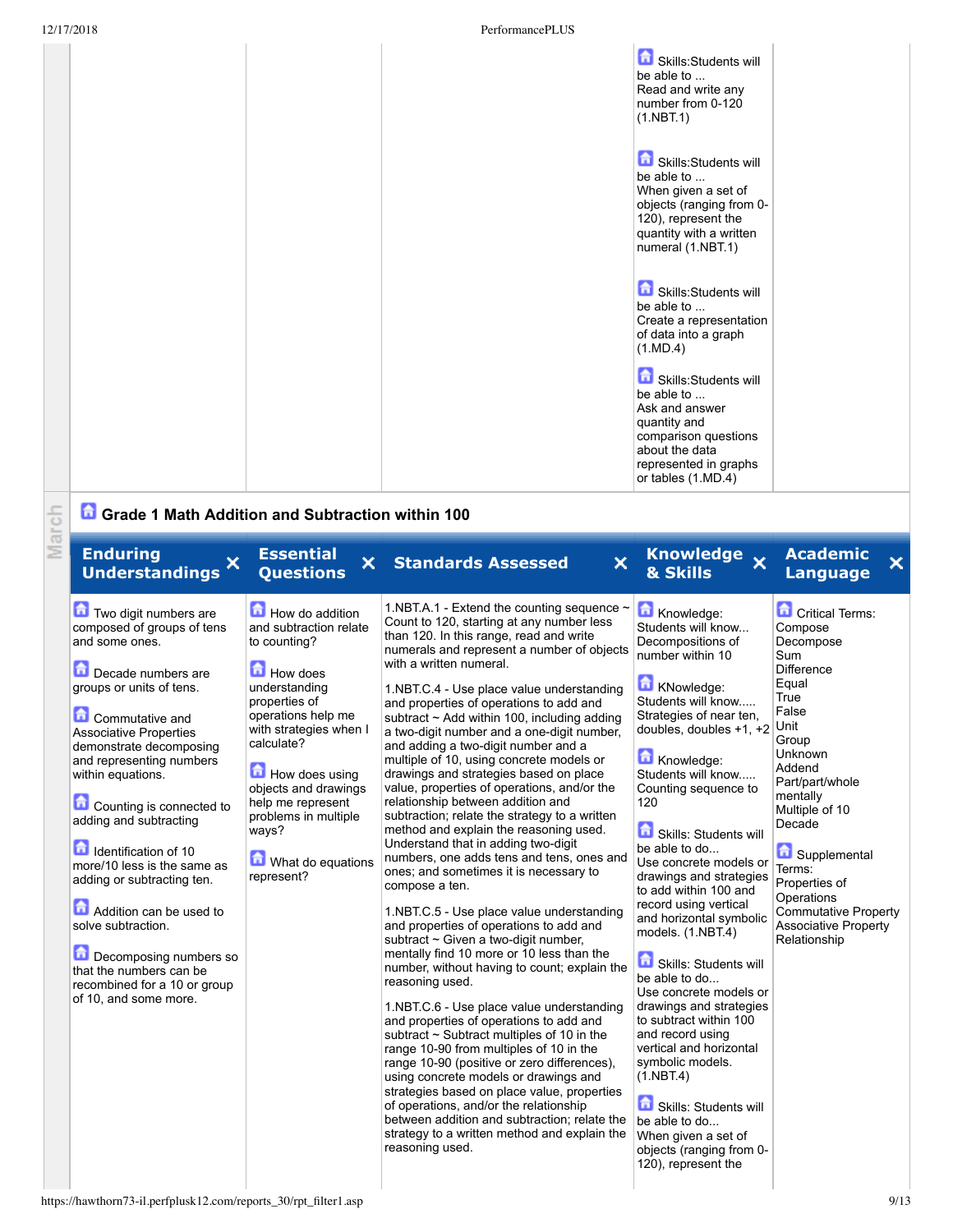| 12/17/2018 |                                                                                                                                                                                                                                                                                                                                                                                                                                    |                                                                                                                                                                        | PerformancePLUS                                                                                                                                                                                                                                                                                                                                                                                                                                                                                                                                                                                                                                                                                                                                                                                                                                                                                                                                                                                                                                                                                                                                                                                                                                                     |                                                                                                                                                                                                                                                                                                                                                                                                                                                                                                                                                                                                                                                                                        |                                                                                                                                                                                                                                                                                                                                                                        |       |
|------------|------------------------------------------------------------------------------------------------------------------------------------------------------------------------------------------------------------------------------------------------------------------------------------------------------------------------------------------------------------------------------------------------------------------------------------|------------------------------------------------------------------------------------------------------------------------------------------------------------------------|---------------------------------------------------------------------------------------------------------------------------------------------------------------------------------------------------------------------------------------------------------------------------------------------------------------------------------------------------------------------------------------------------------------------------------------------------------------------------------------------------------------------------------------------------------------------------------------------------------------------------------------------------------------------------------------------------------------------------------------------------------------------------------------------------------------------------------------------------------------------------------------------------------------------------------------------------------------------------------------------------------------------------------------------------------------------------------------------------------------------------------------------------------------------------------------------------------------------------------------------------------------------|----------------------------------------------------------------------------------------------------------------------------------------------------------------------------------------------------------------------------------------------------------------------------------------------------------------------------------------------------------------------------------------------------------------------------------------------------------------------------------------------------------------------------------------------------------------------------------------------------------------------------------------------------------------------------------------|------------------------------------------------------------------------------------------------------------------------------------------------------------------------------------------------------------------------------------------------------------------------------------------------------------------------------------------------------------------------|-------|
|            |                                                                                                                                                                                                                                                                                                                                                                                                                                    |                                                                                                                                                                        | 1.OA.B.3 - Understand and apply properties<br>of operations and the relationship between<br>addition and subtraction $\sim$ Apply properties<br>of operations as strategies to add and<br>subtract<br>1.OA.B.4 - Understand and apply properties<br>of operations and the relationship between<br>addition and subtraction ~ Understand<br>subtraction as an unknown-addend problem. from decade numbers.<br>1.0A, C.5 - Add and subtract within 20 $\sim$<br>Relate counting to addition and subtraction<br>(e.g., by counting on 2 to add 2).<br>1. OA.D. 7 - Work with addition and<br>subtraction equations $\sim$ Understand the<br>meaning of the equal sign, and determine if<br>equations involving addition and subtraction<br>are true or false. For example, which of the<br>following equations are true and which are<br>false? $6 = 6$ , $7 = 8 - 1$ , $5 + 2 = 2 + 5$ , $4 + 1 =$<br>$5 + 2.$<br>1. OA. D. 8 - Work with addition and<br>subtraction equations $\sim$ Determine the<br>unknown whole number in an addition or<br>subtraction equation relating three whole<br>numbers.                                                                                                                                                               | quantity with a written<br>numeral (1.NBT.1)<br>Skills: Students will<br>be able to do<br>Use concrete models,<br>drawings and place<br>value strategies to<br>subtract multiples of ten<br>(1.NBT.6)                                                                                                                                                                                                                                                                                                                                                                                                                                                                                  |                                                                                                                                                                                                                                                                                                                                                                        |       |
| April      | <b>Enduring</b><br>×<br><b>Understandings</b>                                                                                                                                                                                                                                                                                                                                                                                      | <b>Essential</b><br>×<br><b>Questions</b>                                                                                                                              | $\boldsymbol{\mathsf{x}}$<br><b>Standards Assessed</b>                                                                                                                                                                                                                                                                                                                                                                                                                                                                                                                                                                                                                                                                                                                                                                                                                                                                                                                                                                                                                                                                                                                                                                                                              | Knowledge x<br>& Skills                                                                                                                                                                                                                                                                                                                                                                                                                                                                                                                                                                                                                                                                | <b>Academic</b><br><b>Language</b>                                                                                                                                                                                                                                                                                                                                     | ×     |
| May        | <b>Grade 1 Math Geometry and Time</b>                                                                                                                                                                                                                                                                                                                                                                                              |                                                                                                                                                                        |                                                                                                                                                                                                                                                                                                                                                                                                                                                                                                                                                                                                                                                                                                                                                                                                                                                                                                                                                                                                                                                                                                                                                                                                                                                                     |                                                                                                                                                                                                                                                                                                                                                                                                                                                                                                                                                                                                                                                                                        |                                                                                                                                                                                                                                                                                                                                                                        |       |
|            | <b>Enduring</b><br>×<br><b>Understandings</b>                                                                                                                                                                                                                                                                                                                                                                                      | <b>Essential</b><br>×<br><b>Questions</b>                                                                                                                              | $\pmb{\times}$<br><b>Standards Assessed</b>                                                                                                                                                                                                                                                                                                                                                                                                                                                                                                                                                                                                                                                                                                                                                                                                                                                                                                                                                                                                                                                                                                                                                                                                                         | Knowledge x<br>& Skills                                                                                                                                                                                                                                                                                                                                                                                                                                                                                                                                                                                                                                                                | <b>Academic</b><br><b>Language</b>                                                                                                                                                                                                                                                                                                                                     | ×     |
|            | Shapes are all around our<br>world and can be put together<br>or taken apart to form other<br>shapes.<br>Time is measured in hours<br>and minutes and can be<br>shown on different kinds of<br>clocks.<br>Decomposing into more<br>equal shares creates smaller<br>shares<br>鱼<br>Objects can be sorted,<br>described or built based on<br>certain attributes.<br>https://hawthorn73-il.perfplusk12.com/reports_30/rpt_filter1.asp | How is time<br>measured?<br>How are shapes<br>unique?<br>$\Box$ How are shapes<br>used in the real world?<br>How are dividing a<br>circle and telling time<br>related? | 1.G.A.1 - Reason with shapes and their<br>attributes ~ Distinguish between defining<br>attributes (e.g., triangles are closed and<br>three-sided) versus non-defining attributes<br>(e.g., color, orientation, overall size); build<br>and draw shapes to possess defining<br>attributes.<br>1.G.A.2 - Reason with shapes and their<br>attributes ~ Compose two-dimensional<br>shapes (rectangles, squares, trapezoids,<br>triangles, half-circles, and quarter-circles) or<br>three-dimensional shapes (cubes, right<br>rectangular prisms, right circular cones, and<br>right circular cylinders) to create a<br>composite shape, and compose new shapes $(1.G.1)$<br>from the composite shape.<br>1.G.A.3 - Reason with shapes and their<br>attributes $\sim$ Partition circles and rectangles<br>into two and four equal shares, describe the<br>shares using the words halves, fourths, and<br>quarters, and use the phrases half of, fourth<br>of, and quarter of. Describe the whole as<br>two of, or four of the shares. Understand for<br>these examples that decomposing into more<br>equal shares creates smaller shares.<br>1. MD B $3$ - Tell and write time $\sim$ Tell and<br>write time in hours and half-hours using<br>analog and digital clocks. | Students will know<br>Properties of shapes.<br>Students will<br>know<br>Part-whole relationship<br>of shapes.<br>Determine which<br>attributes of a shape<br>are defining compared<br>to attributes that are<br>non-defining using<br>models or pictures.<br><b>Build and draw</b><br>shapes to possess<br>defining attributes.<br>(1. G. 1)<br>Build two-<br>dimensional composite<br>shapes from other<br>shapes $(1.G.2)$<br><b>Build three-</b><br>dimensional composite<br>shapes from other<br>shapes. $(1.G.2)$<br>Divide circles and<br>rectangles into two and<br>four equal parts.<br>Describe the pieces by<br>using the words halves,<br>fourths, and quarters.<br>(1.G.3) | Critical Terms:<br>Rectangular prism<br>2-dimensional<br>3-dimensional<br>Hour<br>Minute<br>Trapezoid<br>Half circle<br>Quarter circle<br>Halves<br>Fourths<br>Quarters<br>Half of<br>Fourth of<br>Quarter of<br>Equal shares<br>Supplemental<br>Terms:<br>Triangle<br>Circle<br>Square<br>Rectangle<br>Hexagon<br>Cube<br>Sphere<br>Cone<br>Cylinder<br>Flat<br>Solid | 10/13 |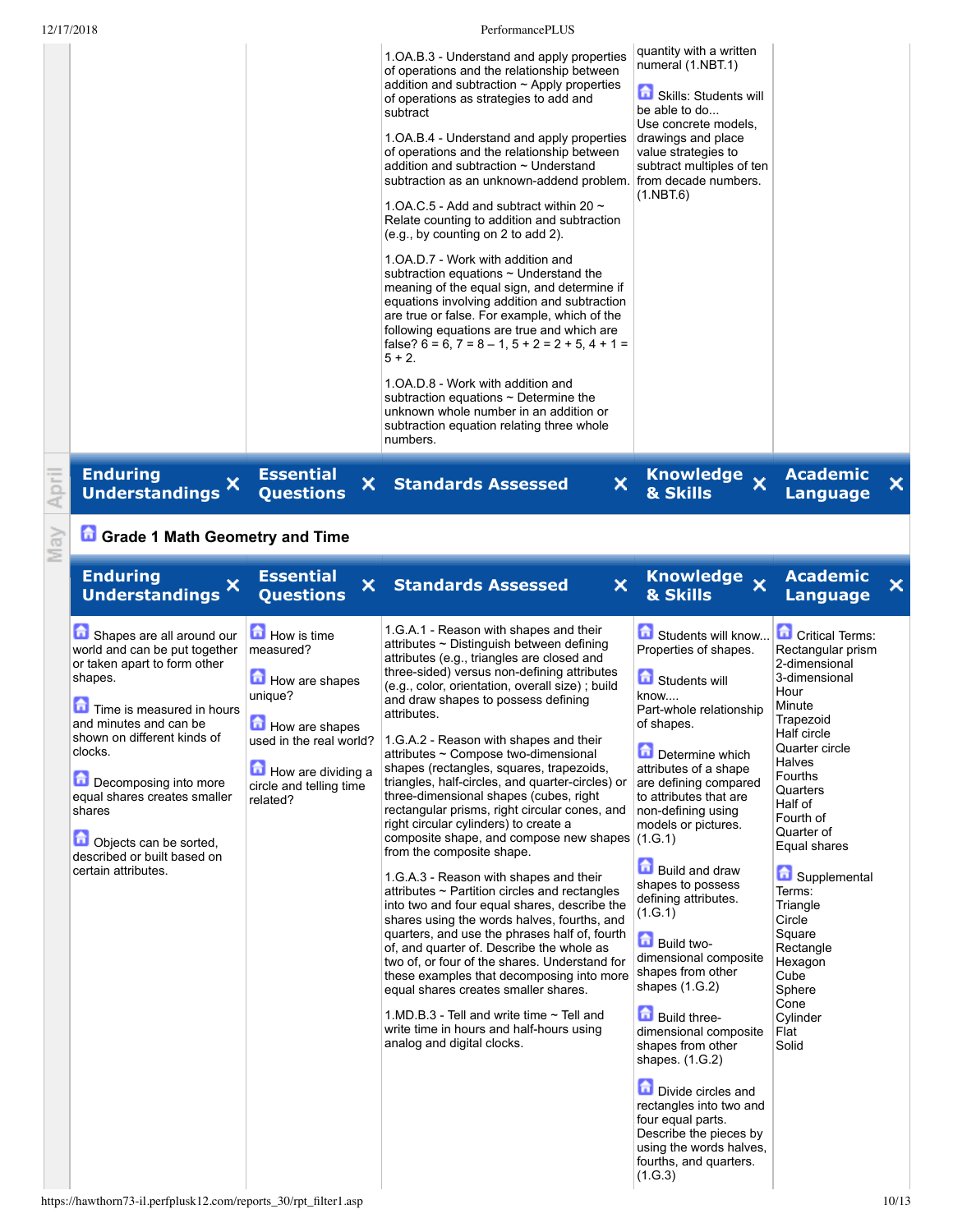|             | 12/17/2018<br>PerformancePLUS                                                                                                      |                                                        |                                                                                                                                                                                                                                                                                            |                                                                                                                             |                                                                                                 |       |
|-------------|------------------------------------------------------------------------------------------------------------------------------------|--------------------------------------------------------|--------------------------------------------------------------------------------------------------------------------------------------------------------------------------------------------------------------------------------------------------------------------------------------------|-----------------------------------------------------------------------------------------------------------------------------|-------------------------------------------------------------------------------------------------|-------|
|             |                                                                                                                                    |                                                        |                                                                                                                                                                                                                                                                                            | Put the pieces back<br>together to make a<br>whole. Describe the<br>whole as 2 halves or 4<br>fourths. $(1.G.3)$            |                                                                                                 |       |
|             |                                                                                                                                    |                                                        |                                                                                                                                                                                                                                                                                            | Recognize the<br>difference between the<br>hour hand and the<br>minute hand. (1.MD.3)                                       |                                                                                                 |       |
|             |                                                                                                                                    |                                                        |                                                                                                                                                                                                                                                                                            | Determine where<br>the minute hand must<br>be when the time is to<br>the hour (o'clock).<br>(1.MD.3)                        |                                                                                                 |       |
|             |                                                                                                                                    |                                                        |                                                                                                                                                                                                                                                                                            | Determine where<br>the minute hand must<br>be when the time is to<br>the half hour (thirty).<br>(1.MD.3)                    |                                                                                                 |       |
|             |                                                                                                                                    |                                                        |                                                                                                                                                                                                                                                                                            | Compare analog<br>clocks to digital clocks<br>and recognize the<br>relationship between<br>the two. (1.MD.3)                |                                                                                                 |       |
|             |                                                                                                                                    |                                                        |                                                                                                                                                                                                                                                                                            | Count to 120<br>starting at any number<br>less than 120 (1.NBT.1)                                                           |                                                                                                 |       |
|             |                                                                                                                                    |                                                        |                                                                                                                                                                                                                                                                                            | Read and write any<br>number from 0-120<br>(1.NBT.1)                                                                        |                                                                                                 |       |
|             |                                                                                                                                    |                                                        |                                                                                                                                                                                                                                                                                            | When given a set of<br>objects (ranging from 0-<br>120), represent the<br>quantity with a written<br>numeral (1.NBT.1)      |                                                                                                 |       |
|             |                                                                                                                                    |                                                        |                                                                                                                                                                                                                                                                                            | Organize data with<br>up to three categories<br>in various ways.<br>$(1 \text{ MD}.4)$                                      |                                                                                                 |       |
|             |                                                                                                                                    |                                                        |                                                                                                                                                                                                                                                                                            | Create a<br>representation of data<br>into a graph (1.MD.4)                                                                 |                                                                                                 |       |
|             |                                                                                                                                    |                                                        |                                                                                                                                                                                                                                                                                            | Asking and answer<br>quantity and<br>comparison questions<br>about the data<br>represented in graphs<br>or tables. (1.MD.4) |                                                                                                 |       |
| lune        | <b>Enduring</b><br>Understandings <sup>X</sup>                                                                                     | <b>Essential</b><br>×.<br><b>Questions</b>             | $\boldsymbol{\mathsf{x}}$<br><b>Standards Assessed</b>                                                                                                                                                                                                                                     | Knowledge x<br>& Skills                                                                                                     | <b>Academic</b><br><b>Language</b>                                                              | ×     |
| <b>July</b> | <b>Grade 1 Math Geometry and Time</b>                                                                                              |                                                        |                                                                                                                                                                                                                                                                                            |                                                                                                                             |                                                                                                 |       |
|             | <b>Enduring</b><br>Understandings X                                                                                                | <b>Essential</b><br>$\mathsf{x}^-$<br><b>Questions</b> | $\boldsymbol{\mathsf{x}}$<br><b>Standards Assessed</b>                                                                                                                                                                                                                                     | Knowledge x<br>& Skills                                                                                                     | <b>Academic</b><br><b>Language</b>                                                              | ×     |
|             | Shapes are all around our<br>world and can be put together<br>or taken apart to form other<br>shapes.<br>Time is measured in hours | How is time<br>measured?<br>How are shapes<br>unique?  | 1.G.A.1 - Reason with shapes and their<br>attributes ~ Distinguish between defining<br>attributes (e.g., triangles are closed and<br>three-sided) versus non-defining attributes<br>(e.g., color, orientation, overall size) ; build<br>and draw shapes to possess defining<br>attributes. | Students will know<br>Properties of shapes.<br>Students will<br>know<br>Part-whole relationship                             | <b>Critical Terms:</b><br>Rectangular prism<br>2-dimensional<br>3-dimensional<br>Hour<br>Minute |       |
|             | and minutes and can be<br>https://hawthorn73-il.perfplusk12.com/reports_30/rpt_filter1.asp                                         |                                                        |                                                                                                                                                                                                                                                                                            | of shapes.                                                                                                                  | Trapezoid                                                                                       | 11/13 |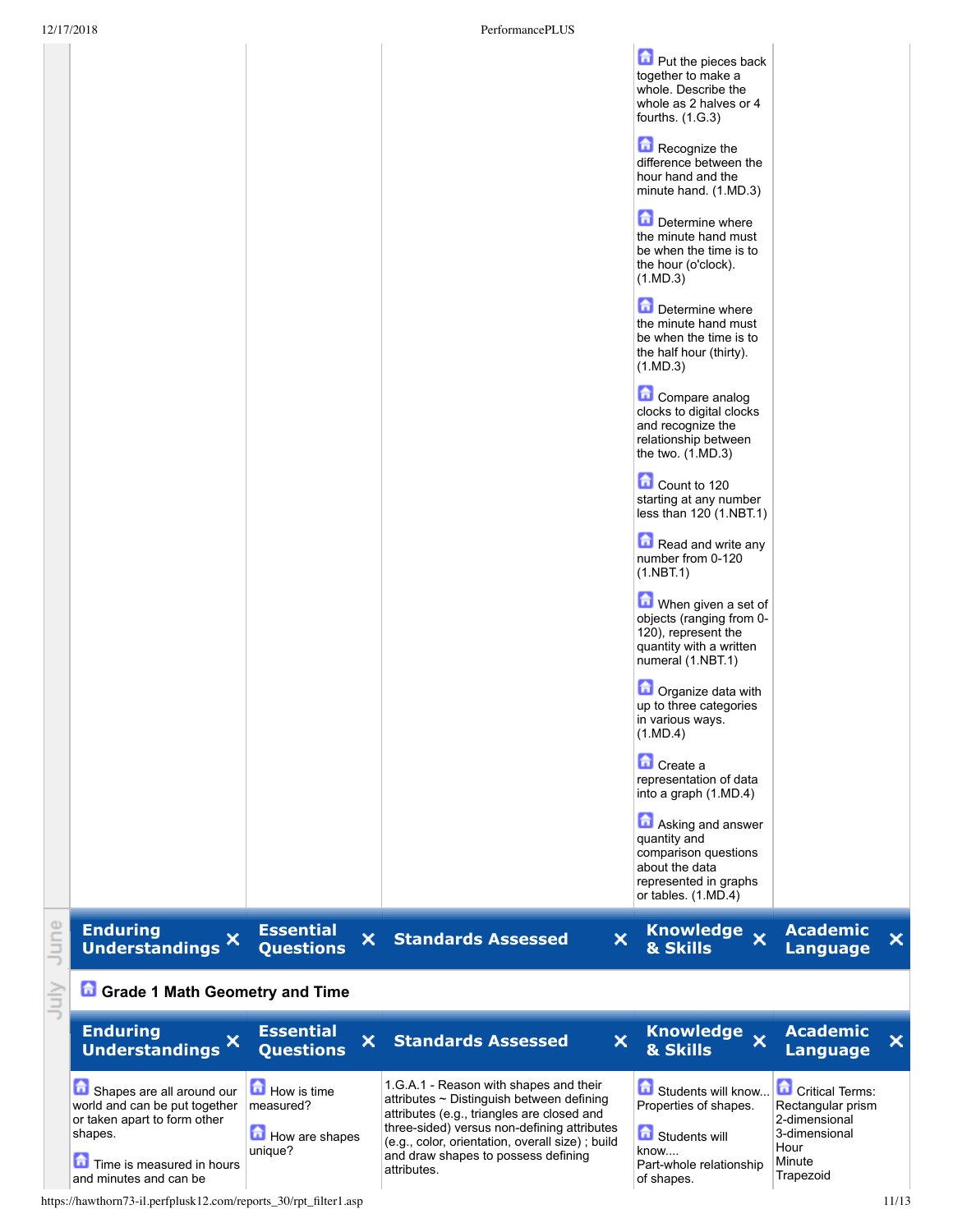| 12/17/2018                                                                                                                                                                                |                                                                                                        | PerformancePLUS                                                                                                                                                                                                                                                                                                                                                                                                                                                                                                                                                                                                                                                                                                                                                                                                                                                                                                                                           |                                                                                                                                                                                                                                                                                                                                                                                                                                                                                                                                                                                                                                                                                                                                                                                                                                                                                                                                                                                                                                                                                                                                                                                                                                                                                                                                                    |                                                                                                                                                                                                                                                               |
|-------------------------------------------------------------------------------------------------------------------------------------------------------------------------------------------|--------------------------------------------------------------------------------------------------------|-----------------------------------------------------------------------------------------------------------------------------------------------------------------------------------------------------------------------------------------------------------------------------------------------------------------------------------------------------------------------------------------------------------------------------------------------------------------------------------------------------------------------------------------------------------------------------------------------------------------------------------------------------------------------------------------------------------------------------------------------------------------------------------------------------------------------------------------------------------------------------------------------------------------------------------------------------------|----------------------------------------------------------------------------------------------------------------------------------------------------------------------------------------------------------------------------------------------------------------------------------------------------------------------------------------------------------------------------------------------------------------------------------------------------------------------------------------------------------------------------------------------------------------------------------------------------------------------------------------------------------------------------------------------------------------------------------------------------------------------------------------------------------------------------------------------------------------------------------------------------------------------------------------------------------------------------------------------------------------------------------------------------------------------------------------------------------------------------------------------------------------------------------------------------------------------------------------------------------------------------------------------------------------------------------------------------|---------------------------------------------------------------------------------------------------------------------------------------------------------------------------------------------------------------------------------------------------------------|
| shown on different kinds of<br>clocks.<br>Decomposing into more<br>equal shares creates smaller<br>shares<br>Objects can be sorted,<br>described or built based on<br>certain attributes. | How are shapes<br>used in the real world?<br>How are dividing a<br>circle and telling time<br>related? | 1.G.A.2 - Reason with shapes and their<br>attributes ~ Compose two-dimensional<br>shapes (rectangles, squares, trapezoids,<br>triangles, half-circles, and quarter-circles) or<br>three-dimensional shapes (cubes, right<br>rectangular prisms, right circular cones, and<br>right circular cylinders) to create a<br>composite shape, and compose new shapes<br>from the composite shape.<br>1.G.A.3 - Reason with shapes and their<br>attributes $\sim$ Partition circles and rectangles<br>into two and four equal shares, describe the<br>shares using the words halves, fourths, and<br>quarters, and use the phrases half of, fourth<br>of, and quarter of. Describe the whole as<br>two of, or four of the shares. Understand for<br>these examples that decomposing into more<br>equal shares creates smaller shares.<br>1.MD.B.3 - Tell and write time $\sim$ Tell and<br>write time in hours and half-hours using<br>analog and digital clocks. | Determine which<br>attributes of a shape<br>are defining compared<br>to attributes that are<br>non-defining using<br>models or pictures.<br>(1.G.1)<br><b>Build and draw</b><br>shapes to possess<br>defining attributes.<br>(1.G.1)<br><b>Build</b> two-<br>dimensional composite<br>shapes from other<br>shapes (1.G.2)<br><b>Build three-</b><br>dimensional composite<br>shapes from other<br>shapes. (1.G.2)<br>Divide circles and<br>rectangles into two and<br>four equal parts.<br>Describe the pieces by<br>using the words halves,<br>fourths, and quarters.<br>(1.G.3)<br><b>D</b> Put the pieces back<br>together to make a<br>whole. Describe the<br>whole as 2 halves or 4<br>fourths. $(1.G.3)$<br>Recognize the<br>difference between the<br>hour hand and the<br>minute hand. (1.MD.3)<br>Determine where<br>the minute hand must<br>be when the time is to<br>the hour (o'clock).<br>(1.MD.3)<br>Determine where<br>the minute hand must<br>be when the time is to<br>the half hour (thirty).<br>(1.MD.3)<br>Compare analog<br>clocks to digital clocks<br>and recognize the<br>relationship between<br>the two. (1.MD.3)<br>Count to 120<br>starting at any number<br>less than 120 (1.NBT.1)<br>Read and write any<br>number from 0-120<br>(1.NBT.1)<br>When given a set of<br>objects (ranging from 0-<br>120), represent the | Half circle<br>Quarter circle<br>Halves<br>Fourths<br>Quarters<br>Half of<br>Fourth of<br>Quarter of<br>Equal shares<br>Supplemental<br>Terms:<br>Triangle<br>Circle<br>Square<br>Rectangle<br>Hexagon<br>Cube<br>Sphere<br>Cone<br>Cylinder<br>Flat<br>Solid |

quantity with a written numeral (1.NBT.1)

Organize data with up to three categories